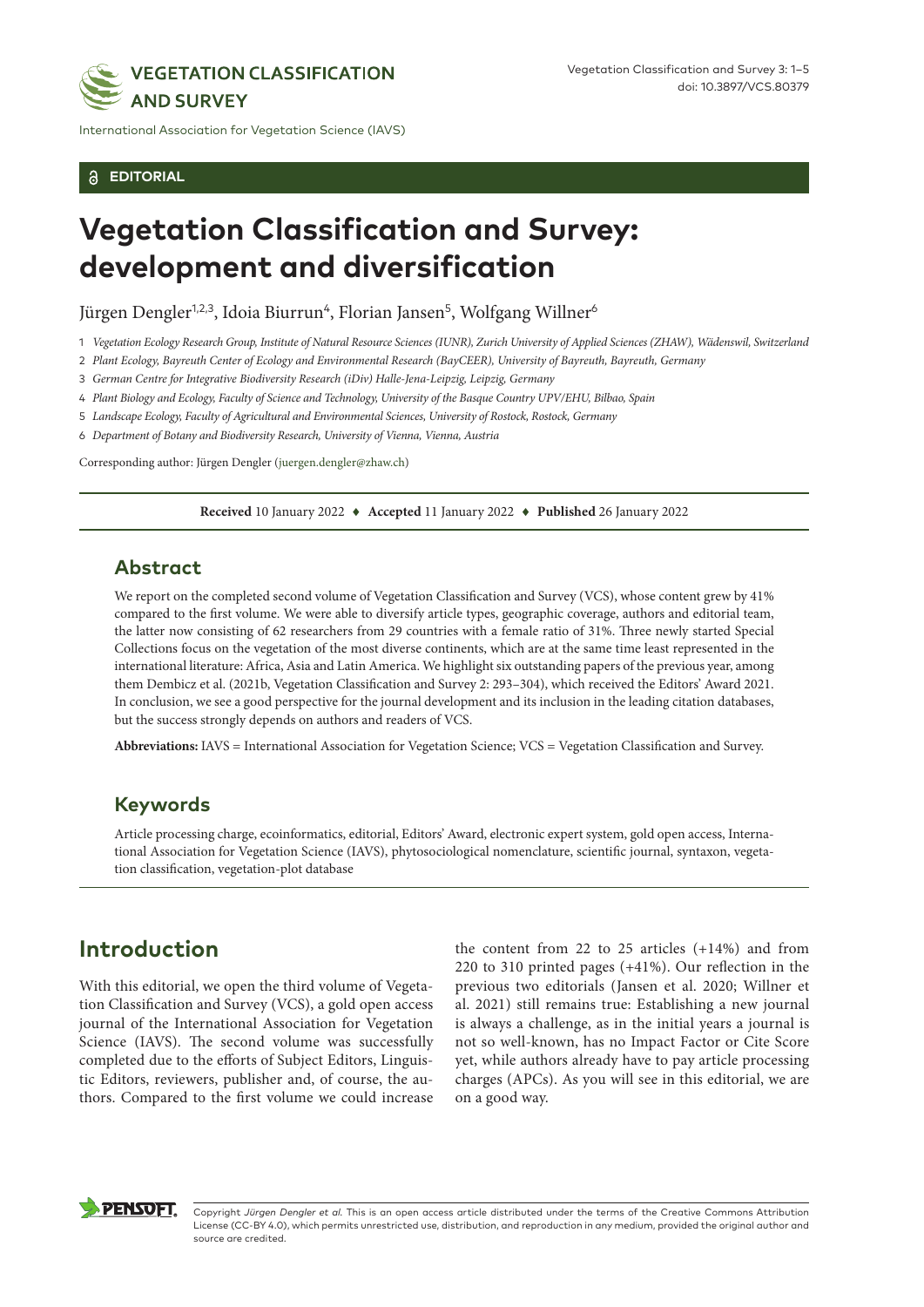### **Diversification, internationalisation and outreach**

With "VCS Methods" and "Short Communication" we have introduced two new article types in 2021, bringing the total number of article types to 11. "VCS Methods" aim at presenting new methodological approaches or testing/comparing existing approaches in any field relevant to the scope of VCS (i.e. vegetation sampling, vegetation classification, ecoinformatics of vegetation). "Short Communications" in the Permanent Section "Phytosociological Nomenclature" are a specific format for validations and typifications of syntaxa.

Among the 25 papers published in the past year, most of the article categories were present: 10 "Research Papers", four "Nomenclatural Proposals", three "Reviews and Syntheses", two "Long Database Reports", two "Short Communications", one "Editorial", one "VCS Methods" paper, one "Report" and one "CCCN Report". The first authors came from 16 countries on five continents. Most prominent were first authors from Austria (5 papers), Australia, Germany, Slovakia, Spain and Poland (2 papers each).

The Permanent Collections **"Ecoinformatics"** (2 papers) and **"Phytosociological Nomenclature"** (7 papers) continued to flourish in 2021. The Special Collection **"Classification of grasslands and other open vegetation types in the Palaearctic"** (edited by Idoia Biurrun, Jürgen Dengler, Monika Janišová and Arkadiusz Nowak) is coming to an end with the last paper accepted just before the turn of the year, while the Special Collection **"The ´International Vegetation Classification´ initiative: case studies, syntheses, and perspectives on ecosystem diversity around the globe"** (edited by Don Faber-Langendoen, Wolfgang Willner, Changcheng Liu, John Hunter & Gonzalo Navarro) is still ongoing, with several more papers expected in this year. Moreover, VCS has just started three new Special Collections to stimulate vegetation classification on the three most diverse continents that are usually underrepresented in international journals (details to be found on the journal website under [https://vcs.pensoft.](https://vcs.pensoft.net/collections) [net/collections\)](https://vcs.pensoft.net/collections):

- **• African vegetation studies** (edited by Reginald Tang Guuroh, Miguel Alvarez, Leslie Brown, Manfred Finckh, Ute Schmiedel, Gaolathe Tsheboeng & Jürgen Dengler)
- **• Grasslands of Asia** (edited by Jürgen Dengler, Idoia Biurrun, Pavel Krestov, Alireza Naqinezhad & Arkadiusz Nowak)
- **• Neotropical vegetation** (edited by Gwendolyn Peyre, Bianca Andrade, Alejandro Velazquez & Melisa Giorgis)

In general, but particularly at the start of a new journal, we consider proper information and outreach as crucial. For our editorial team, we thus organised two editorial meetings online and published four VCS Newsletters.

Further, both editors and authors are frequently popularizing the journal and its articles in the blog of the IAVS journals (<https://vegsciblog.org/tag/vcs/>). Finally, VCS also has a profile on Google Scholar ([https://scholar.](https://scholar.google.com/citations?hl=en&user=XsKKBm0AAAAJ) [google.com/citations?hl=en&user=XsKKBm0AAAAJ](https://scholar.google.com/citations?hl=en&user=XsKKBm0AAAAJ)), where you can see how often and by whom the hitherto 47 articles have been cited. By 7 January 2022, all articles together were cited 72 times (mean: 1.5), despite having only been online for about one year. The most cited article (11 citations so far) is by Zeballos et al. (2020).

### **Outstanding papers in 2021**

Starting in 2021, the Chief Editors selected from the papers published in each quarter one Editors' Choice article, which was highlighted in the vegsciblog post and the VCS Newsletter. Moreover, at the end of the year, we selected one of the four Editors' Choice articles for the annual VCS Editors' Award, which is highlighted on the journal website and whose first author will receive a prize from Pensoft. Voting was conducted in a way that Chief Editors could not vote for their own papers.

The **Editors' Award 2021** goes to the Editors' Choice paper of the fourth quarter, **Dembicz et al. (2021b)**. The authors used more than 4,000 nested plot series from the GrassPlot database [\(https://edgg.org/databases/GrassPlot;](https://edgg.org/databases/GrassPlot) see Dengler et al. 2018; Biurrun et al. 2021) to analyse how small-scale beta diversity varies between biomes and vegetation types of the Palaearctic non-forest vegetation. They used the exponent *z* of power-law species area relationships as a standardised measure of multiplicative beta diversity (Dengler et al. 2020; Dembicz et al. 2021a). For vascular plants, typological units explained a relevant part of small-scale beta diversity, with  $R^2$  values increasing from biomes via ecological-physiognomic vegetation types to phytosociological classes, while for bryophytes and lichens much less of the observed variance could be explained. The authors provide the descriptive statistics (e.g. means, minima, maxima) of nested-plot *z*-values in an open-access database, which allows their use as benchmarks in future studies, similar to the alpha diversity benchmarks recently presented by Biurrun et al. (2021). Finally, Dembicz et al. (2021b) also condensed their findings to a conceptual model how different ecological and biological factors jointly could influence small-scale beta diversity, which can serve as basis for testing of specific hypotheses in the future.

Our **Editors' Choice paper of the first quarter** was by **Zeballos et al. (2021)**. Based on 92 plots from Central Argentina, they classified and characterised the diverse forests, savannas and scrublands in which the palm species *Trithrinax campestris* occurs. As Chief Editors, we consider the study methodologically sound, comprehensive and presented in an attractive and informative way for readers. It demonstrates that vegetation classification is not something that is mainly applied in the mostly anthropogenic vegetation types of Europe, but is also meaningful in natural vegetation types of highly diverse neotropical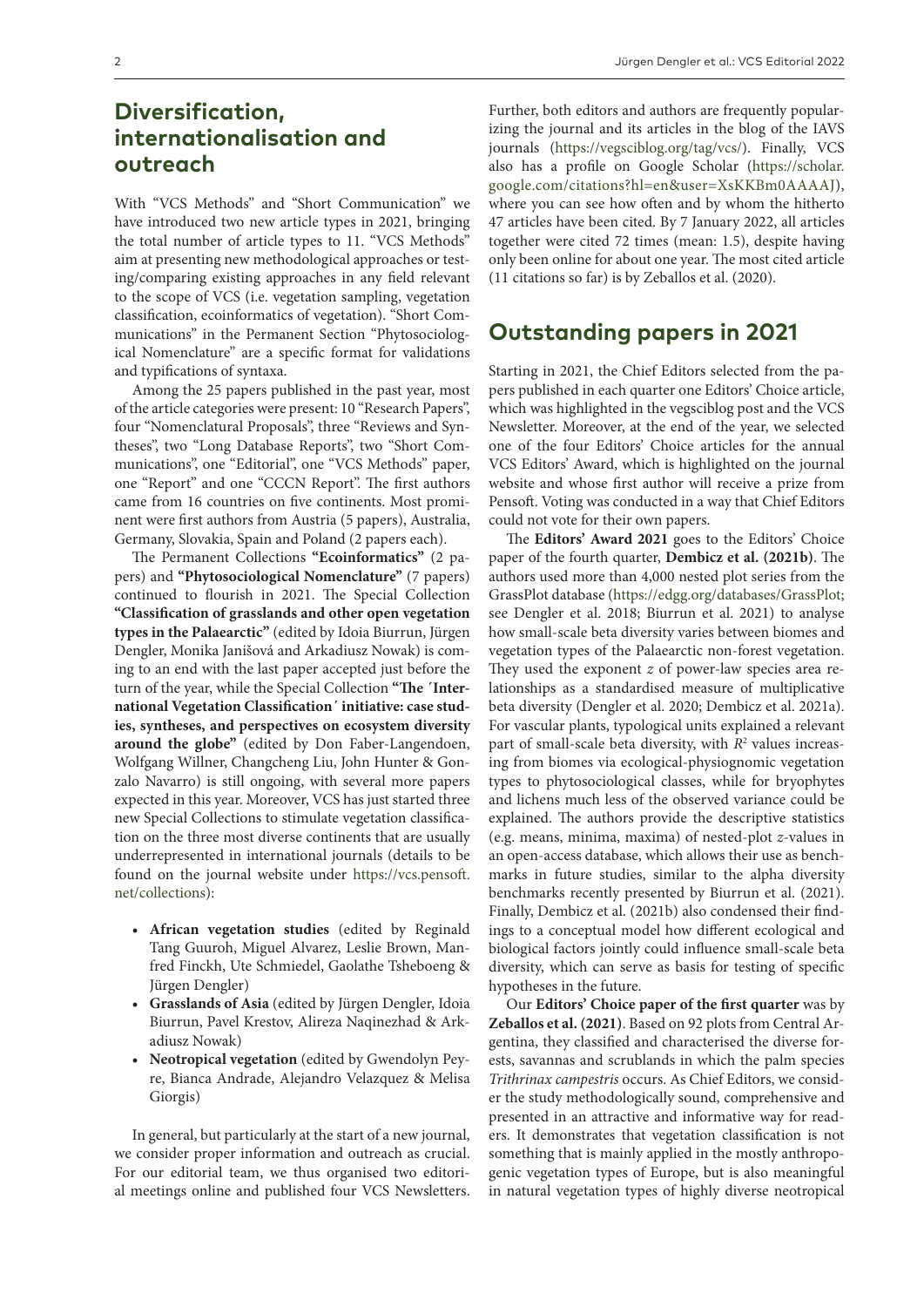ecosystems. In fact this paper is a follow-up to a previous study by the same authors, dealing with seasonally dry subtropical forests in the same region of Argentina (Zeballos et al. 2020).

Our **Editors' Choice paper of the second quarter** was by **Hunter et al. (2021)**. This "Review and Synthesis" paper is the outcome of a workshop by the IAVS Working Group on Vegetation Classification (WGVC) held on the IAVS Symposium in Bozeman, Montana. The authors compiled and compared the numerous different definitions and implementations of the "biome" concept, one of the most used and at the same time most ambiguous term in vegetation ecology. While the paper does not and cannot provide a definitive solution for the biome concept, it does propose ways forward based on the review of the existing concepts.

Our **Editors' Choice paper of the third quarter** was by **Shapoval and Kuzemko (2021)**. This syntaxonomic study deals with a quite unusual habitat type, called "pody". These are large, shallow depressions in the European steppe zone. At intervals of 7–12 years they are completely flooded, to become drier and drier in subsequent years, until the next flooding event happens. The authors used a large vegetation-plot dataset from the Ukrainian Grassland Database, which they subjected to unsupervised classification. The resulting nine terminal vegetation units were floristically characterised using phi-coefficients and syntaxonomically interpreted. The authors conclude that the plots of the "cyclic" chronosequence belong to not less than four phytosociological classes: *Festuco-Brometea*, *Molinio-Arrhenatheretea*, *Isoeto-Nano-Juncetea* and *Festuco-Puccinellietea*. The authors characterise the units by a synoptic table, verbal descriptions and photos. Moreover, since the units were only invalidly published before, they validate the names according to the International Code of Phytosociological Nomenclature. All in all an exemplary syntaxonomic study with modern methods based on a large dataset as we wish it to see in VCS.

We would like to highlight two more papers as they represent types of contributions that are central to the scope of VCS:

**Janišová et al. (2021)** was the first paper of the new article type **"VCS Methods"**. The authors presented a new approach to jointly sample vegetation and detailed information on land use practices in semi-natural grasslands to better understand the drivers of plant diversity. We believe that such methodological contributions can be highly valuable to readers and contribute substantially to the journal development. We thus particularly encourage such submissions.

Finally, **García-Mijangos et al. (2021)** was based on a particularly large dataset (839 plots) of high quality (balanced geographic distribution, narrow range of plot sizes, also bryophytes and lichens as well as soil parameters carefully recorded for a subset of plots) and thus stands out among the classification papers published so far in VCS. The paper is also interesting from a methodological point of view as the authors managed to translate an unsupervised TWINSPAN classification into a hierarchical electronic expert system that is able to classify close to 100%

of all relevés. Last but not least, we would like to shed a light on the form of presentation: This paper demonstrates that comprehensive treatments in VCS can be considerably longer than the 8–12 pages "standard length" of many journals. The authors also made good use of colour photo plates to illustrate the described vegetation types and they provided online Supplementary material that can be useful for readers, namely the complete documented vegetation-plot data and files of the hierarchical expert system that can be directly run in JUICE (Tichý 2002) to classify new relevés from the region.

### **News and prospects for 2022**

We are proud to announce that from January 2022 onwards Jorge Capelo (Portugal, but also working in Africa) and Arkadiusz Nowak (Poland, but mainly working in Middle Asia) have been appointed as Associate Editors. Further, we welcome Reginald Tang Guuroh (Ghana), Vanessa Leite Rezende (Brazil), Alireza Naqinezhad (Iran), and Gaolathe Tsheboeng (Botswana) as new members of our Editorial Board. This brings our complete editorial team, consisting of Chief Editors, Associate Editors, Linguistic Editors and Editorial Board members, to 62 researchers from 29 countries, with a female ratio of 31%. While this is better than in the majority of international journals, we are aiming at an even better geographic and gender balance in the future.

However, the most important news for 2022 is that IAVS is continuing its generous financial support and extended the waiver of article processing charges for first authors who are IAVS members until December 2022 (date of original submission counts). With this help, we hope to ensure the submission of a further increasing number of high-quality manuscripts and an inclusion of the journal in the Scopus and Web of Science literature databases to receive a Cite Score and an Impact Factor – which are, whether we like it or not, so important in the evaluation of scientists and research institutions. With two volumes successfully completed, our publisher, Pensoft, has filed the applications to both databases in early 2022. If everything goes well, VCS might become included in Scopus in mid-2022, and in Web of Science in mid-2023.

Last but not least, let us not forget: What counts most for the success of a journal is that many interesting articles of high quality are submitted, which are read and cited by you, our readers!

### **Author contributions**

J.D. planned and drafted this editorial while all other authors made significant contributions.

#### **Acknowledgements**

We thank Michael Glaser for linguistic advice.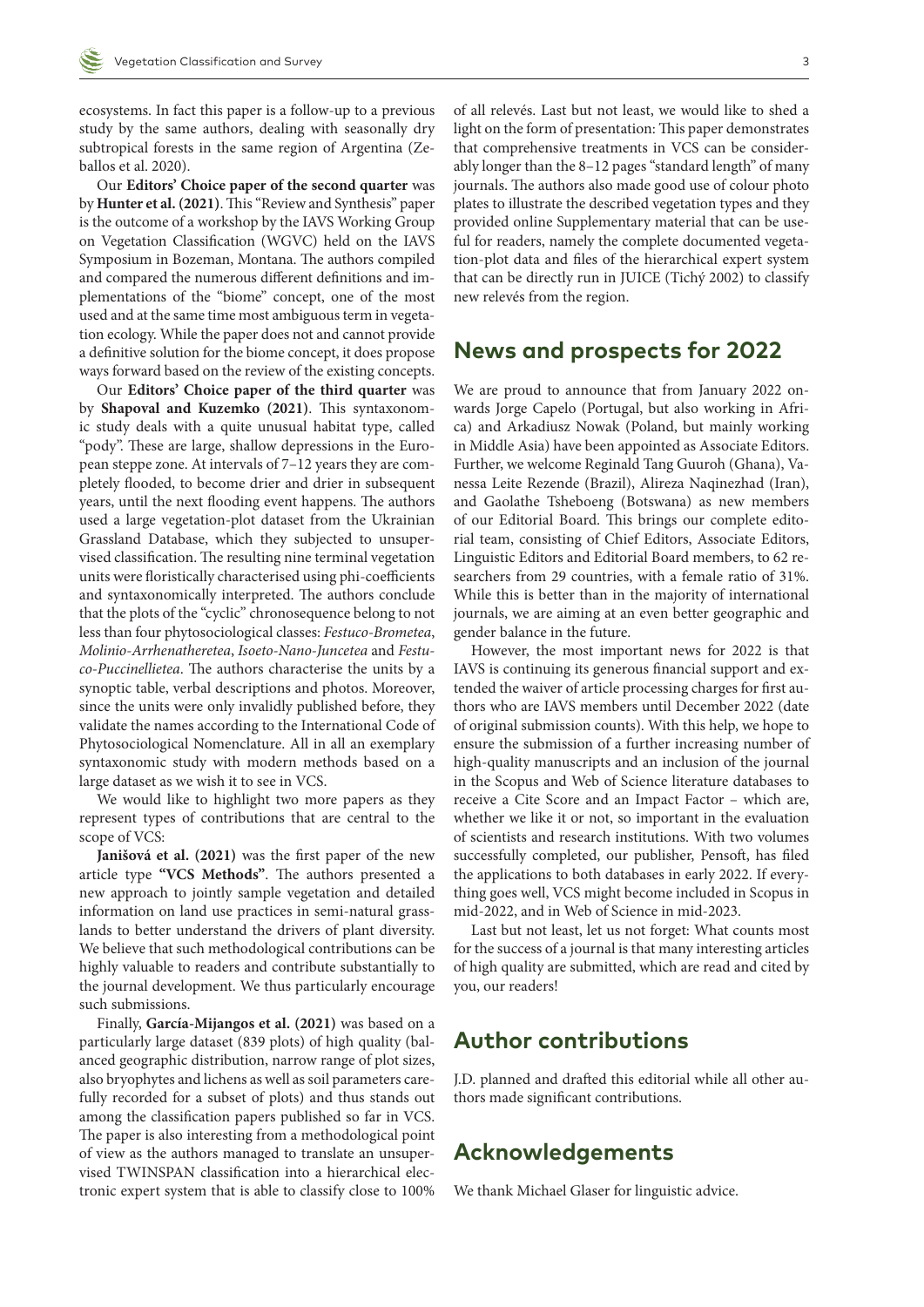- Biurrun I, Pielech R, Dembicz I, Gillet F, Kozub Ł, Marcenò C, Reitalu T, Van Meerbeek K, Guarino R, … Dengler J (2021) Benchmarking plant diversity of Palaearctic grasslands and other open habitats. Journal of Vegetation Science 32: e13050. [https://doi.org/10.1111/](https://doi.org/10.1111/jvs.13050) [jvs.13050](https://doi.org/10.1111/jvs.13050)
- Dembicz I, Dengler J, Steinbauer MJ, Matthews TJ, Bartha S, Burrascano S, Chiarucci A, Filibeck G, Gillet F, … Biurrun I (2021a) Fine-grain beta diversity of Palaearctic grassland vegetation. Journal of Vegetation Science 32: e13045.<https://doi.org/10.1111/jvs.13045>
- Dembicz I, Dengler J, Gillet F, Matthews TJ, Steinbauer MJ, Bartha S, Campos JA, De Frenne P, Dolezal J, … Biurrun I (2021b) Fine-grain beta diversity in Palaearctic open vegetation: variability within and between biomes and vegetation types. Vegetation Classification and Survey 2: 293–304.<https://doi.org/10.3897/vcs.2.e77193>
- Dengler J, Wagner V, Dembicz I, García-Mijangos I, Naqinezhad A, Boch S, Chiarucci A, Conradi T, Filibeck G, … Biurrun I (2018) GrassPlot – a database of multi-scale plant diversity in Palaearctic grasslands. Phytocoenologia 48: 331–347. [https://doi.org/10.1127/](https://doi.org/10.1127/phyto/2018/0267) [phyto/2018/0267](https://doi.org/10.1127/phyto/2018/0267)
- Dengler J, Matthews TJ, Steinbauer MJ, Wolfrum S, Boch S, Chiarucci A, Conradi T, Dembicz I, Marcenò C, … Biurrun I (2020) Species-area relationships in continuous vegetation: Evidence from Palaearctic grasslands. Journal of Biogeography 60: 72–86. [https://doi.](https://doi.org/10.1111/jbi.13697) [org/10.1111/jbi.13697](https://doi.org/10.1111/jbi.13697)
- García-Mijangos I, Berastegi A, Biurrun I, Dembicz I, Janišová M, Kuzemko A, Vynokurov D, Ambarlı D, Etayo J, … Dengler J (2021) Grasslands of Navarre (Spain), focusing on the *Festuco-Brometea*: classification, hierarchical expert system and characterisation. Vegetation Classification and Survey 2: 195–231. [https://doi.org/10.3897/](https://doi.org/10.3897/VCS/2021/69614) [VCS/2021/69614](https://doi.org/10.3897/VCS/2021/69614)
- Hunter J, Franklin S, Luxton S, Loidi J (2021) Terrestrial biomes: a conceptual review. Vegetation Classification and Survey 2: 73–85. <https://doi.org/10.3897/VCS/2021/61463>
- Janišová M, Iuga A, Ivașcu CM, Magnes M (2021) Grassland with tradition: sampling across several scientific disciplines. Vegetation Classification and Survey 2: 19–35. [https://doi.org/10.3897/](https://doi.org/10.3897/VCS/2021/60739) [VCS/2021/60739](https://doi.org/10.3897/VCS/2021/60739)
- Jansen F, Biurrun I, Dengler J, Willner W (2020) Vegetation classification goes open access. Vegetation Classification and Survey 1: 1–6. <https://doi.org/10.3897/VCS/2020/53445>
- Shapoval V, Kuzemko A (2021) Syntaxonomy of steppe depression vegetation of Ukraine. Vegetation Classification and Survey 2: 87–108. <https://doi.org/10.3897/VCS/2021/62825>
- Tichý L (2002) JUICE, software for vegetation classification. Journal of Vegetation Science 13: 451–453. [https://doi.](https://doi.org/10.1111/j.1654-1103.2002.tb02069.x) [org/10.1111/j.1654-1103.2002.tb02069.x](https://doi.org/10.1111/j.1654-1103.2002.tb02069.x)
- Willner W, Biurrun I, Dengler J, Jansen F (2021) Vegetation Classification and Survey: the first year. Vegetation Classification and Survey 2: 1–4.<https://doi.org/10.3897/VCS/2021/63608>
- Zeballos SR, Giorgis MA, Cabido MR, Acosta ATR, Iglesias MdR, Cantero JJ (2020) The lowland seasonally dry subtropical forests in central Argentina: vegetation types and call for conservation. Vegetation Classification and Survey 1: 87–102. [https://doi.org/10.3897/](https://doi.org/10.3897/VCS/2020/38013) [VCS/2020/38013](https://doi.org/10.3897/VCS/2020/38013)
- Zeballos SR, Cabido MR, Cantero JJ, Acosta ATR, Palchetti MV, Argarañaz J, Marcora PI, Tecco PA, Ferreras A, … Giorgis MA (2021) Floristic patterns of the neotropical forests, savannas and scrublands with *Trithrinax campestris* (*Arecaceae*) in central Argentina. Vegetation Classification and Survey 2: 5–18. [https://doi.org/10.3897/](https://doi.org/10.3897/VCS/2021/59384) [VCS/2021/59384](https://doi.org/10.3897/VCS/2021/59384)

# **E-mail and ORCID**

**Jürgen Dengler** (Corresponding author, [juergen.dengler@zhaw.ch\)](mailto:juergen.dengler@zhaw.ch), ORCID:<https://orcid.org/0000-0003-3221-660X> **Idoia Biurrun** ([idoia.biurrun@ehu.eus\)](mailto:idoia.biurrun@ehu.eus), ORCID:<https://orcid.org/0000-0002-1454-0433> **Florian Jansen** [\(florian.jansen@uni-rostock.de\)](mailto:florian.jansen@uni-rostock.de), ORCID:<https://orcid.org/0000-0002-0331-5185> **Wolfgang Willner** ([wolfgang.willner@univie.ac.at\)](mailto:wolfgang.willner@univie.ac.at), ORCID:<https://orcid.org/0000-0003-1591-8386>

# **Appendix 1**

#### **Linguistic Editors for VCS in 2021**

We thank the following colleagues for their invaluable contribution as Linguistic Editors for VCS (number of edited papers in brackets):

- Stephen Bell (1)
- Michael Glaser (2)
- Don Faber-Langendoen (3)
- Jim Martin (2)
- Megan McNellie (1)
- Emmeline Topp (3)
- Lynda Weekes (1)